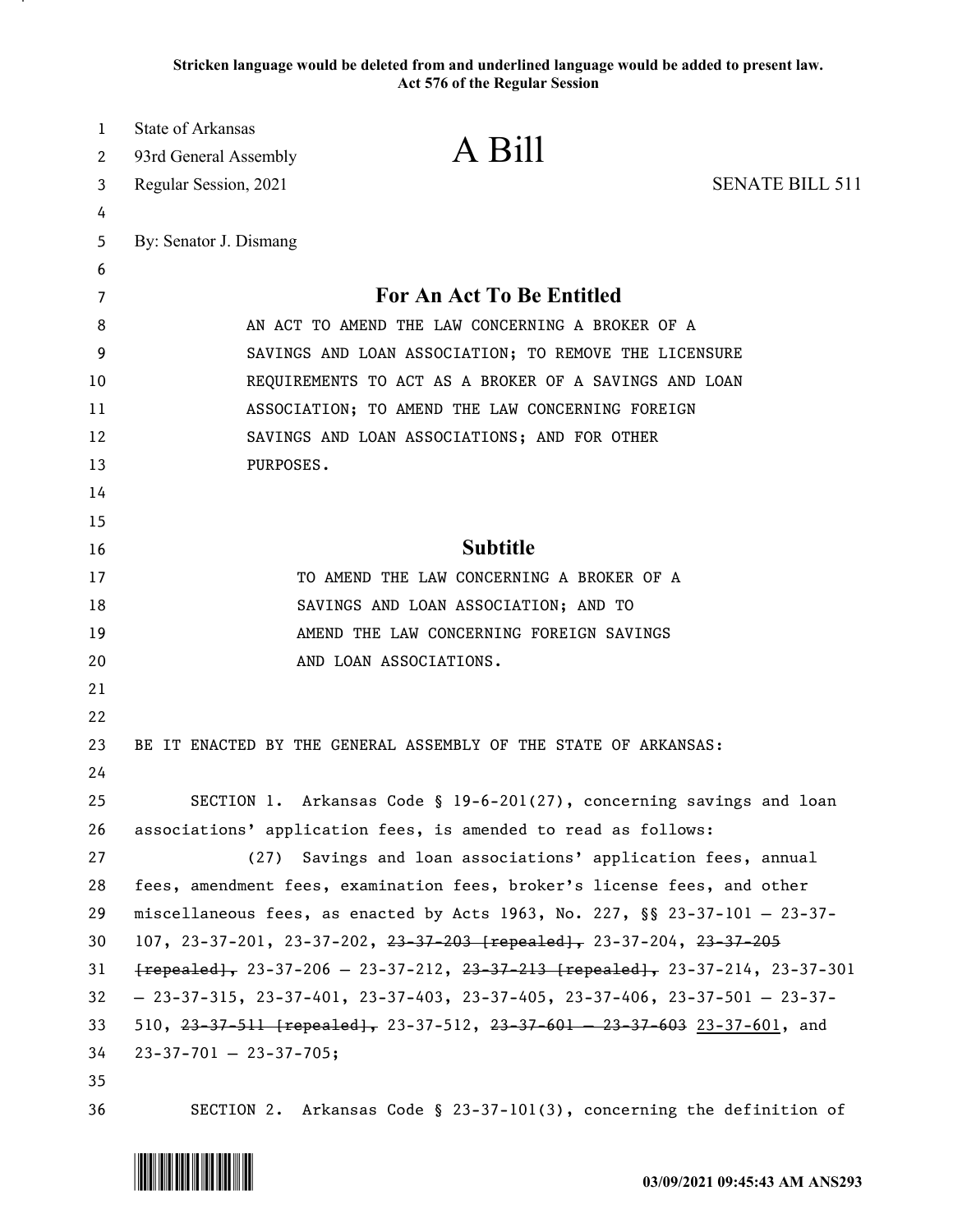"broker" used in reference to savings and loan associations, is repealed. (3) "Broker" means a person, firm, or corporation who acts for or on behalf of any foreign savings and loan association or its agents, in soliciting or receiving applications for or funds for a savings account in any foreign savings and loan association; SECTION 3. Arkansas Code § 23-37-107(10), concerning the fees for a broker license, is repealed. (10) For issuing a broker's license or for the annual renewal of 10 a broker's license, a fee of five hundred dollars (\$500); SECTION 4. Arkansas Code § 23-37-602 is repealed. 23-37-602. Agents, brokers, etc., generally. Unless acting as an agent for and on behalf of an association, no person, firm, or corporation shall, in this state, unless then licensed 16 therefor pursuant to this chapter: 17 (1) Act or hold himself or herself out as an agent, broker, or 18 solicitor for others of savings accounts for foreign savings and loan associations; 20 (2) Advertise in this state for the placing of savings accounts in foreign savings and loan associations; or 22 (3) Collect, receive, or transmit any funds or take applications for the opening of savings accounts in any foreign savings and loan association. SECTION 5. Arkansas Code § 23-37-603 is repealed. 23-37-603. Broker's license. (a) Application for a broker's license shall be made to the Supervisor of Savings and Loan Associations by the applicant and signed and sworn to by the applicant. The form of the application shall be prescribed by the supervisor and shall require full answers to any questions which may reasonably be necessary to determine the applicant's identity, residence, personal history, business record, experience, and other facts required by the supervisor to determine whether the applicant meets the qualifications for the license applied for.

(b) All applications shall be accompanied by the applicable license

03/09/2021 09:45:43 AM ANS293